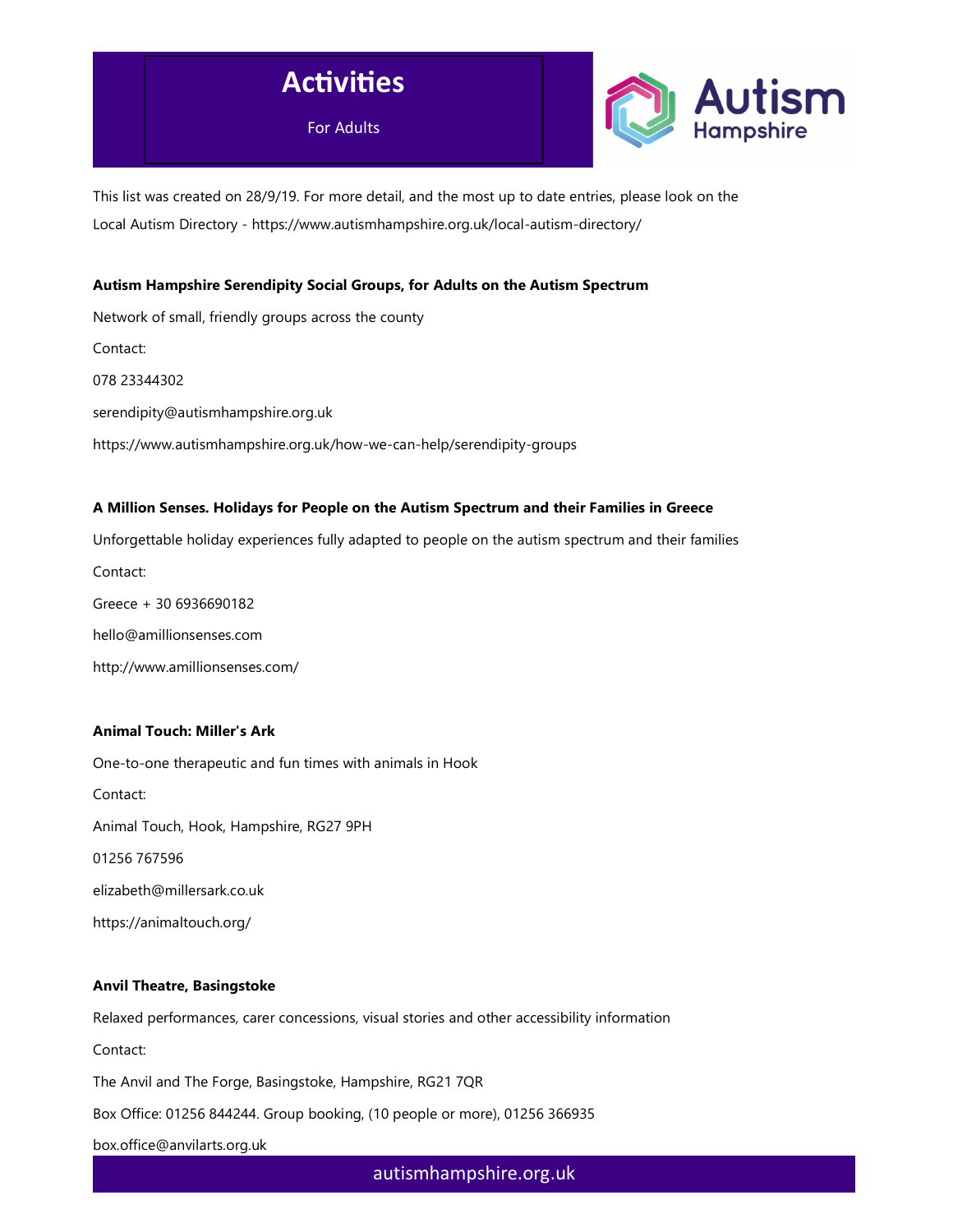



http://www.anvilarts.org.uk/visit/access/relaxed-performances

# Atmosphere - Basingstoke

Jumping sessions for those with disabilities

Contact:

Atmosphere, Unit B, Rutherford Road, Basingstoke, Hampshire, RG24 8PD

01256 327 772

info@jumpfactory.co.uk

https://activenation.org.uk/venues/atmosphere/timetable/

### Avon Tyrrell Outdoor Activity Centre - New Forest

Providing outdoor learning, development training and activity holidays Contact: Avon Tyrrell Outdoor Activity Centre UK Youth, Bransgore, Hampshire, BH23 8EE 01425 672347 info@ukyouth.org http://www.avontyrrell.org.uk/page/disability%20introduction.html

### Basingstoke Aquadrome

Free swimming for those with disabilities Contact: Basingstoke Aquadrome, Basingstoke, Hampshire, RG22 6PG

01256 472 343

http://www.basingstokeleisure.com/aquadrome/

### Basingstoke Firefoxes

Social group run by and for people with Asperger's syndrome Contact: basingstokefirefoxes@outlook.com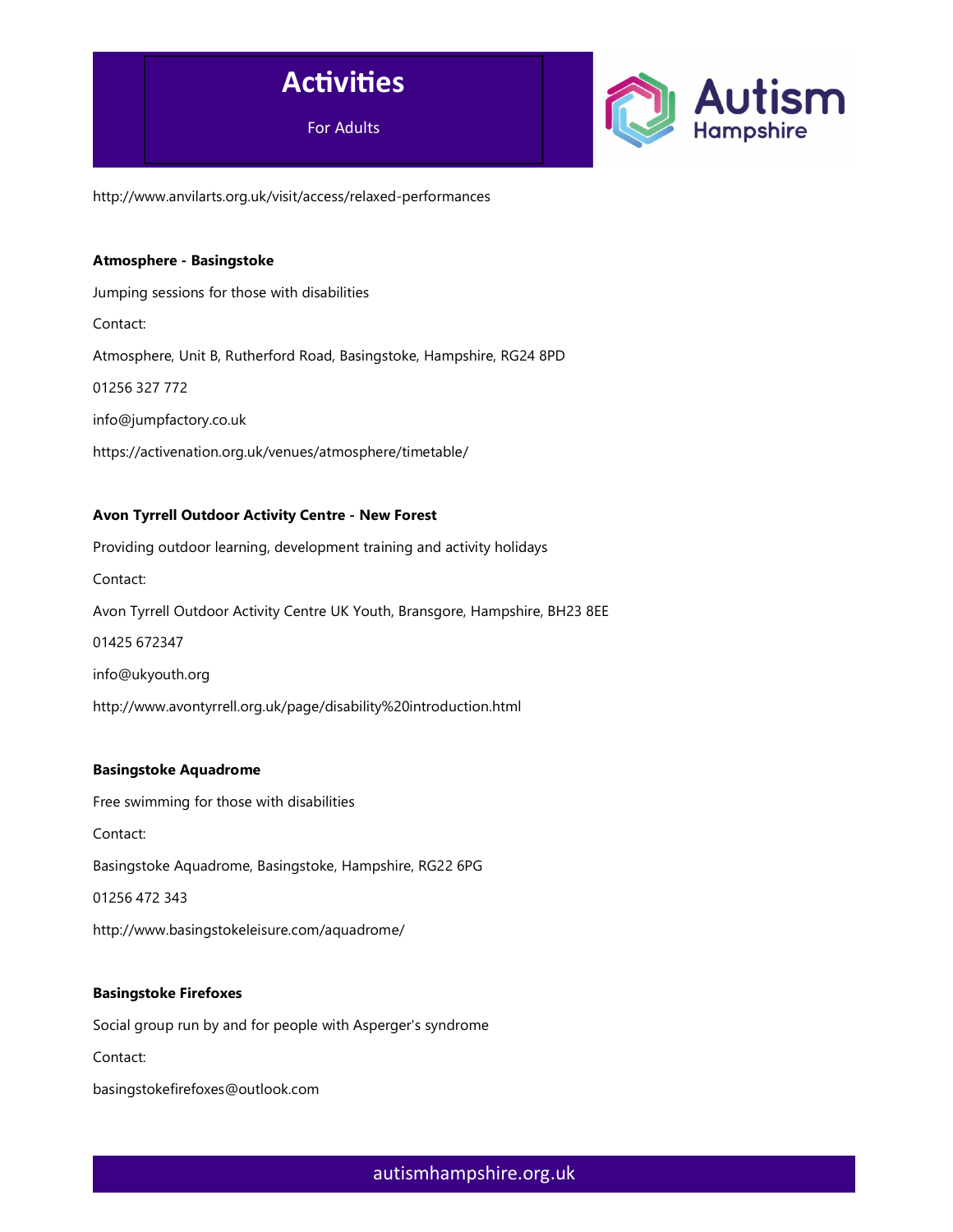



# Bivol Trust: Promoting Inclusion for Children and Adults with Disabilities

Social opportunities for young people and adults aged 11-45

Contact:

21 The Thicket, Southsea, Hampshire, PO5 2AA

07588657315

hope-bivoltrust@hotmail.com

https://www.bivoltrust.org/

### Blue Apple: Theatre. Dance. Film.

Theatre company for talented people with disabilities

Contact:

Blue Apple Theatre, Faculty of Arts, St Edburga Building, University of Winchester, Winchester, Hampshire, SO22 4NR

01962 827352

admin@blueappletheatre.com

http://blueappletheatre.com

### Bodster Equine Assisted Learning Centre - Isle of Wight

Interaction with ponies

Contact:

Sandford Farm, Gore Lane, Godshill, Isle of Wight, Hampshire, PO38 3EX

07887876138

joandgi@googlemail.com

http://www.eaqbodster.co.uk

### Brockenhurst Gateway Club, New Forest

For young adults aged 16+ with learning difficulties Contact: Village Hall, Brockenhurst, Hampshire, SO42 7RY Pauline French, club leader, on 07756 257241 pafrench@yahoo.co.uk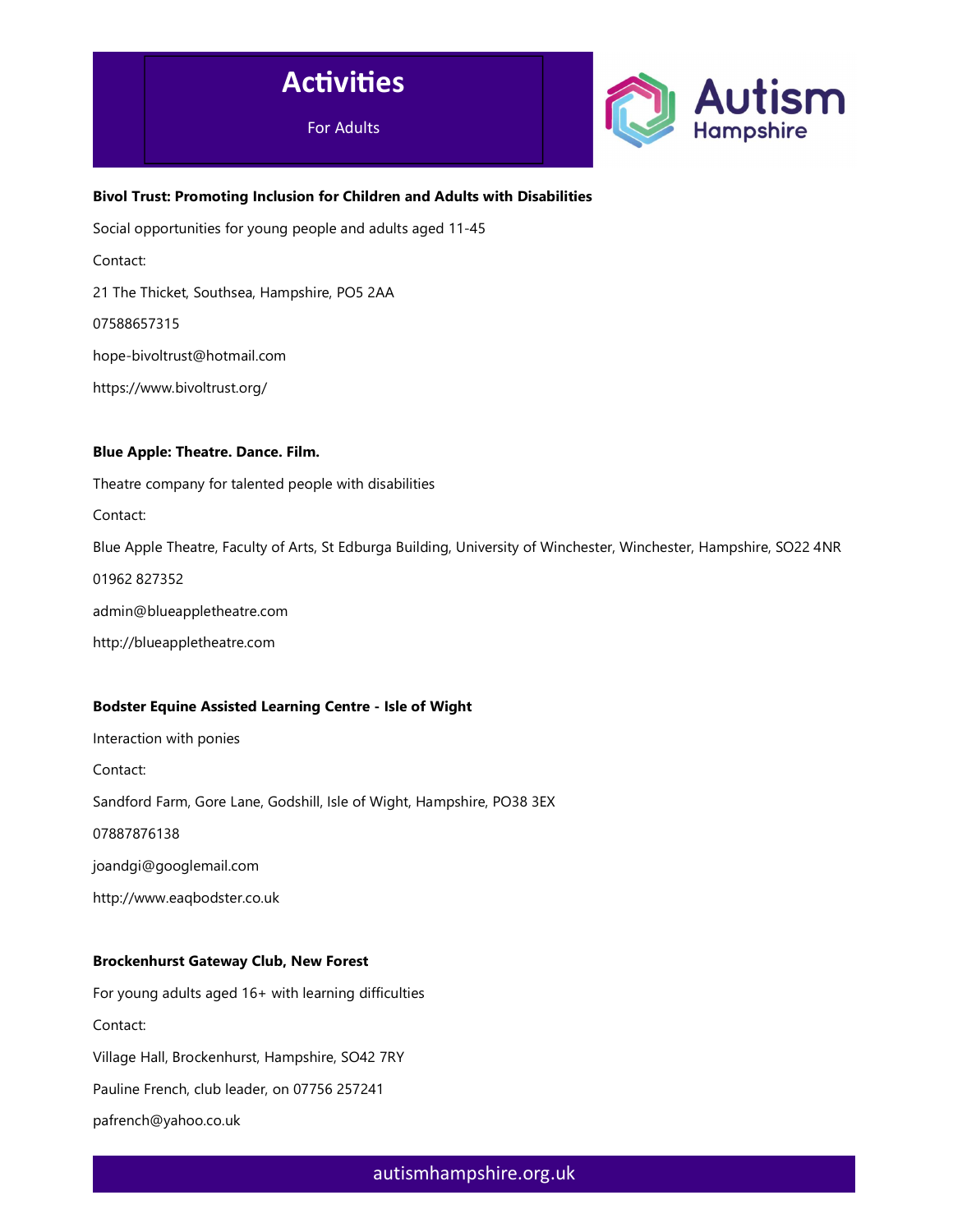



http://www.brockgateway.org.uk/

# Capable Creatures Guides for the Mind - The Common, Southampton

Peer support dog walking meet up for dog owners with a mental health condition

Contact:

023 80559163

capablecreatures@btinternet.com

### Chaos Support

Wide range of services for adults with learning disabilities Contact: Stonecroft, Havant, Hampshire, PO9 2ET 02392 472061 info@chaossupport.co.uk

### Choice Support: Launchpad

http://chaossupport.co.uk/

Activities for disabled and disadvantaged adults around Havant Contact: Unit 200, Havant, Hampshire, PO9 1TR 02392 499485 http://www.choicesupport.org.uk/ Cornloft Creative and Therapeutic Arts Studio, Stockbridge Sessions to help adults and children with complex issues and their families Contact:

Cornloft Art Studio and Consultancy, Creative and Therapeutic Art, Stockbridge, Hampshire, SO20 6DJ

Jeff - 07714 182071

Jeff@cornloft.org

http://www.cornloft.org.uk/creative.html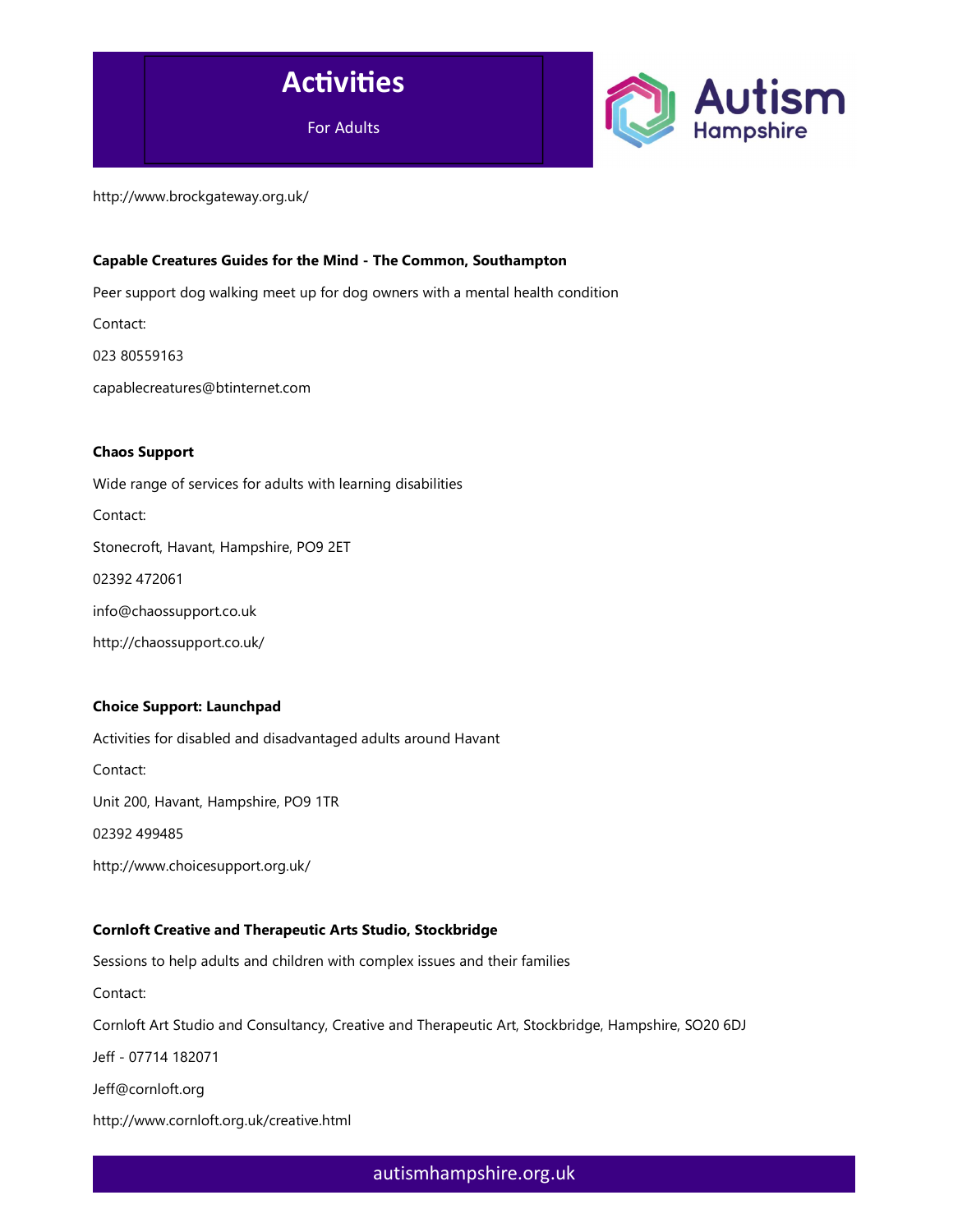



#### Dis-Play Portsmouth CIC

Sport & social club for adults 16+ with disabilities and/or additional needs Contact: Havelock Community Centre, Southsea, Portsmouth, Hampshire, PO4 0LQ 07783 946609 displaycic@gmail.com

#### Dis-Play Sport and Social Club - Southsea

For adults (aged 16+) with disabilities and/ or additional needs Contact: Havelock Community Centre , Southsea, Hampshire, PO4 0LQ 07783 946 609 displaycic@gmail.com https://en-gb.facebook.com/displaysportandsocialclub/

#### Down to Earth Community Farm - Southampton

Activities for adults and children with learning disabilities

Contact:

Down to Earth Community Farm, Oasis Academy Lord's Hill, Southampton , Hampshire, SO16 9RG

023 80 522706

downtoearthfarmlordshill@oasisuk.org

http://www.downtoearthfarm.org/

### Eastleigh Disability Leisure Access Group (EDLAG)

Free service helping people with a disability access sports and leisure

Contact:

https://www.eastleigh.gov.uk/sport-health-parks-and-open-spaces/sport-and-health/sportworks/disability-sport

### EdSad - Eastleigh and District Sports Association for the Disabled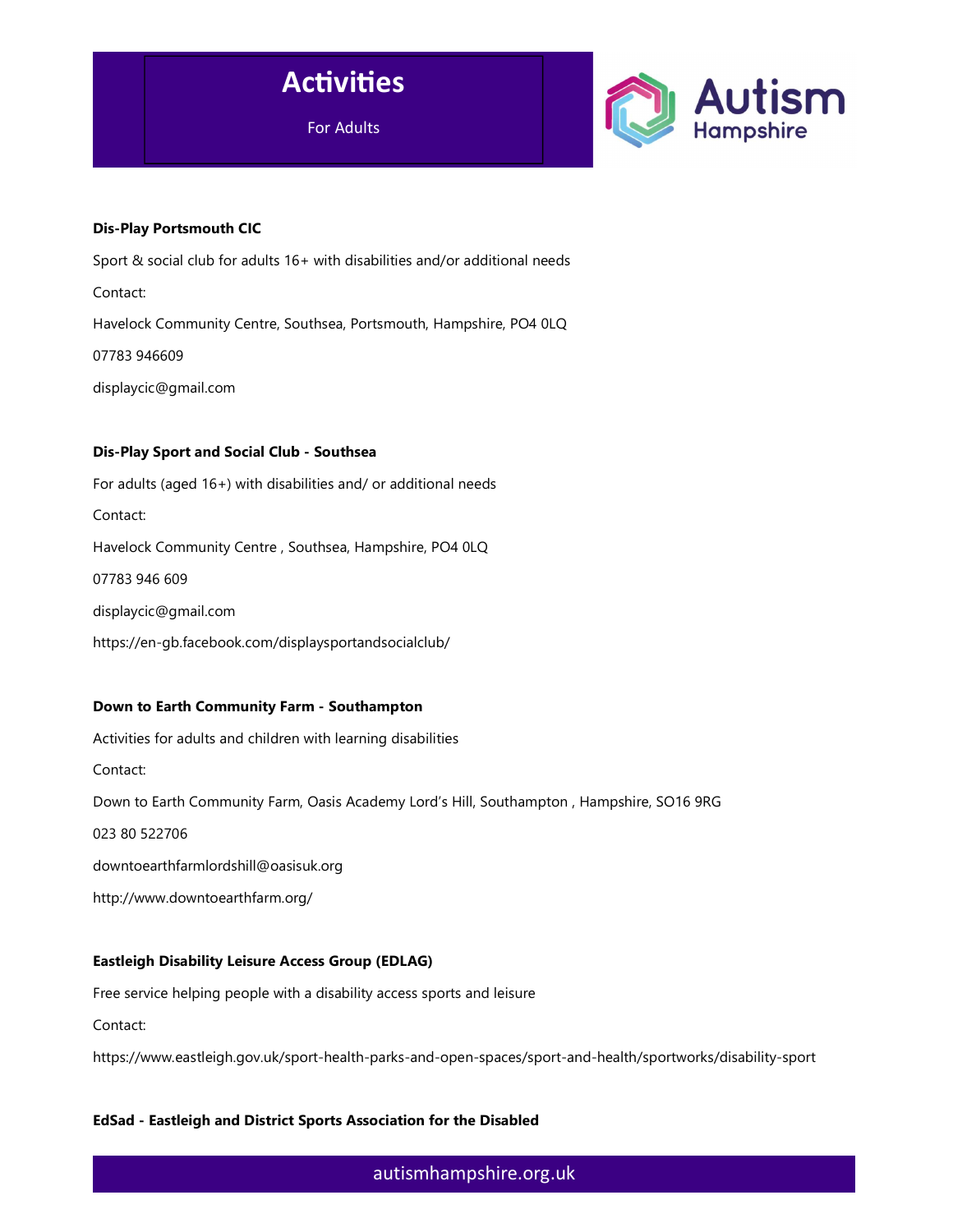



Exclusive swimming evening Contact: Places Leisure Eastleigh, Eastleigh, Hampshire, SO50 9NL 01794 515172 swimedsad@gmail.com https://www.facebook.com/pg/eastleighdisabilityswimming/about/?ref=page\_internal

# Enable Ability - For Portsmouth and the Surrounding Area

Independent charity for the care, welfare and advancement of disabled people Contact: 311-313 Copnor Road, Portsmouth, Hampshire, PO3 5EG 02392 671846 richard@enableability.org.uk http://www.enableability.org.uk

# Enable Ability Multi-Sports Club - Portsmouth

For those with mild to moderate disabilities, aged 5-25 Contact: 311-313 Copnor Road, Portsmouth, Hampshire, PO3 5EG 07429596822 pals@enableability.org.uk

# Enham Trust

Supporting disabled people to live, work & enjoy life

Contact:

Enham Trust Head Office, Enham Place , Andover, Hampshire, SP11 6JS

01264 345800

info@enhamtrust.org.uk

https://www.enhamtrust.org.uk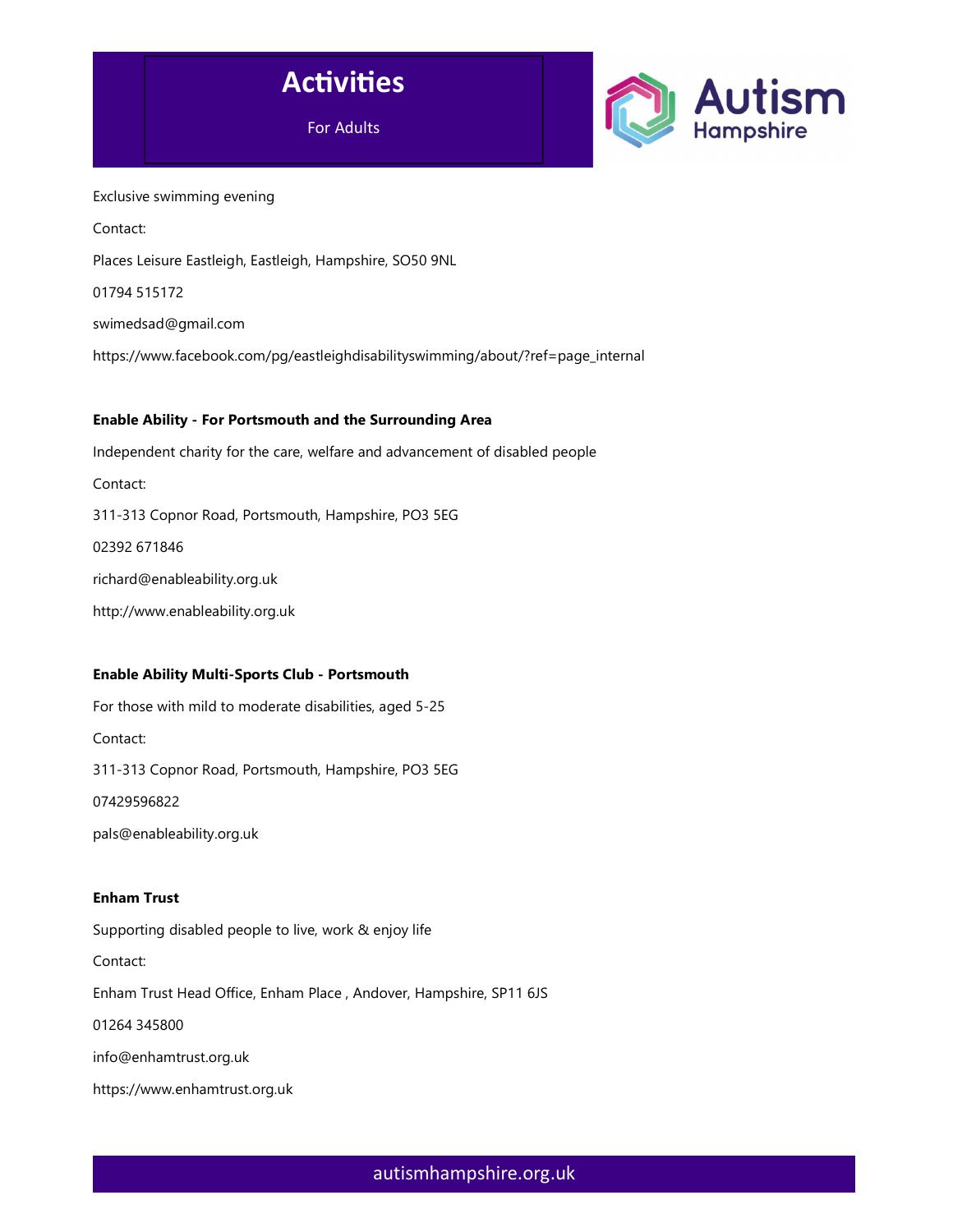



### Equinable - Romsey

Working with animals, horticulture and the environment Contact: Dean Wood Barn Farm, Romsey, Hampshire, SO51 0JE 07976 594967 or 01794 340020 info@equinable.co.uk

http://www.equinable.co.uk

### Fir Tree Farm Equestrian Centre - Fordingbridge

A riding school and livery yard that is proud to be different Contact: Fir Tree Farm Equestrian Centre, Ogdens, Hampshire, SP6 2PY 01425 654744 firtreefarm@btconnect.com http://www.fir-tree-farm.org.uk/id10.html

# Forest Forge Theatre Company

Touring theatre company offering relaxed performances Contact: The Theatre Centre, Ringwood, Hampshire, BH24 1SF 01425 470188 hello@forestforgetheatre.co.uk https://forestforgetheatre.co.uk/

### Frozen Light Theatre

Multi-sensory theatre for audiences with Profound and Multiple Learning Disabilities (PMLD) Contact: Roxholme, Bawburgh, Norwich, Norfolk, NR9 3LT frozenlighttheatre@gmail.com http://frozenlighttheatre.com/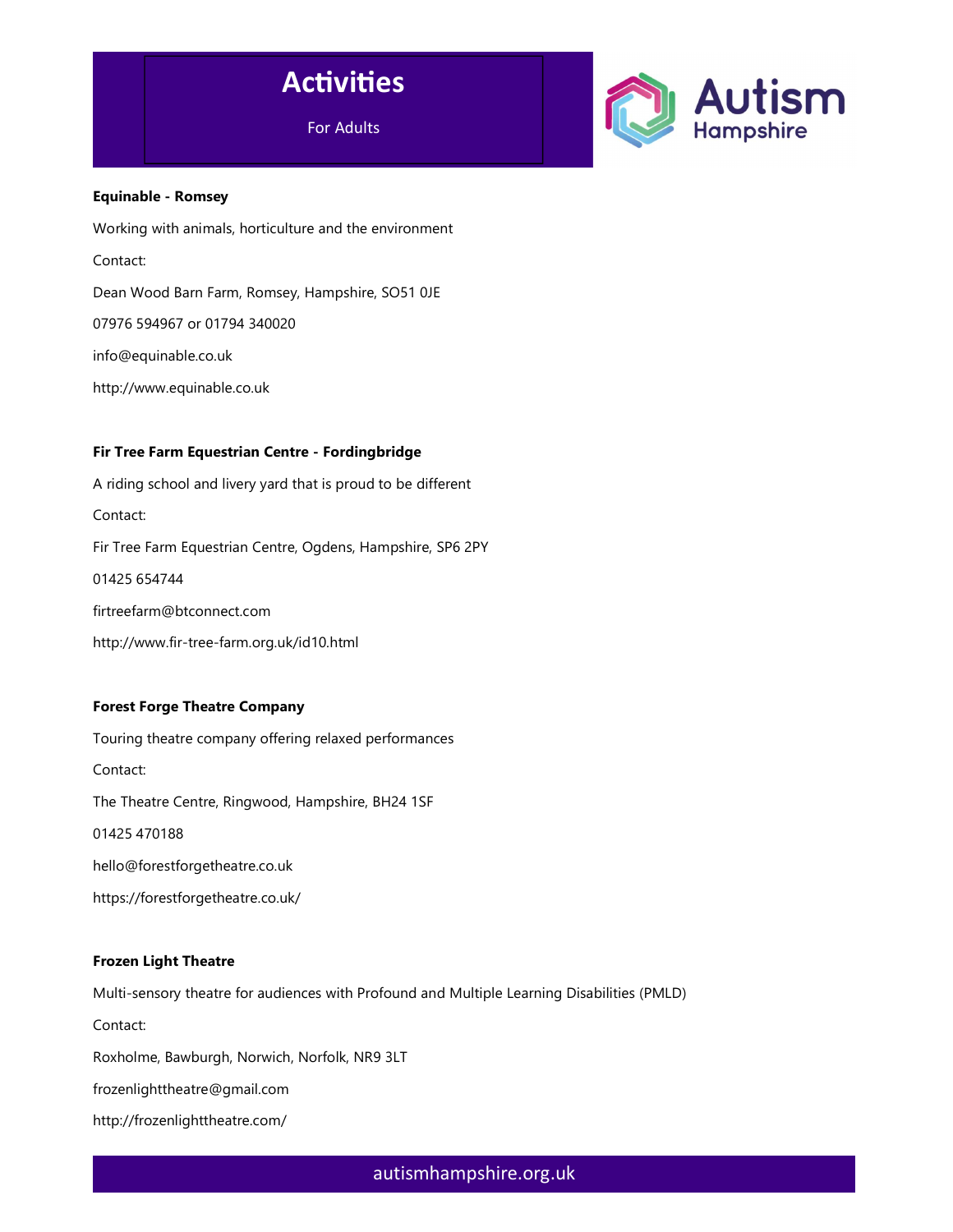

For Adults



#### Furzey Gardens - New Forest

A haven of peace/tranquillity Contact: Furzey Gardens, School Lane, Minstead, , Hampshire, SO43 7GL 023 8081 2464 Sally.Derrick@furzey-gardens.org http://www.furzey-gardens.org

### Fuzzyclear: All Male Dance Company - Hedge End

For young men aged 8-25 on the autism spectrum Contact: Wildern School, Hedge End, Southampton, Hampshire, SO30 4EJ lizanne@zoielogic.co.uk https://zoielogic.co.uk/about/

### Get Moving! Dance and Fitness - New Milton

Dance and fitness class for those with disabilities, aged 16-25 Contact: New Milton Health and Leisure Centre, New Milton, Hampshire, BH25 6RR Sarah Newman on 01425 611199 sarah@isaacson.org.uk https://www.facebook.com/Getmovingsayso

### Gig Buddies - Portsmouth Branch

Project designed to match adults with a learning disability or autism with a volunteer with similar interests to attend events together

Contact:

https://gigbuddiesportsmouth.org.uk/become-gig-buddy/

#### Go Provence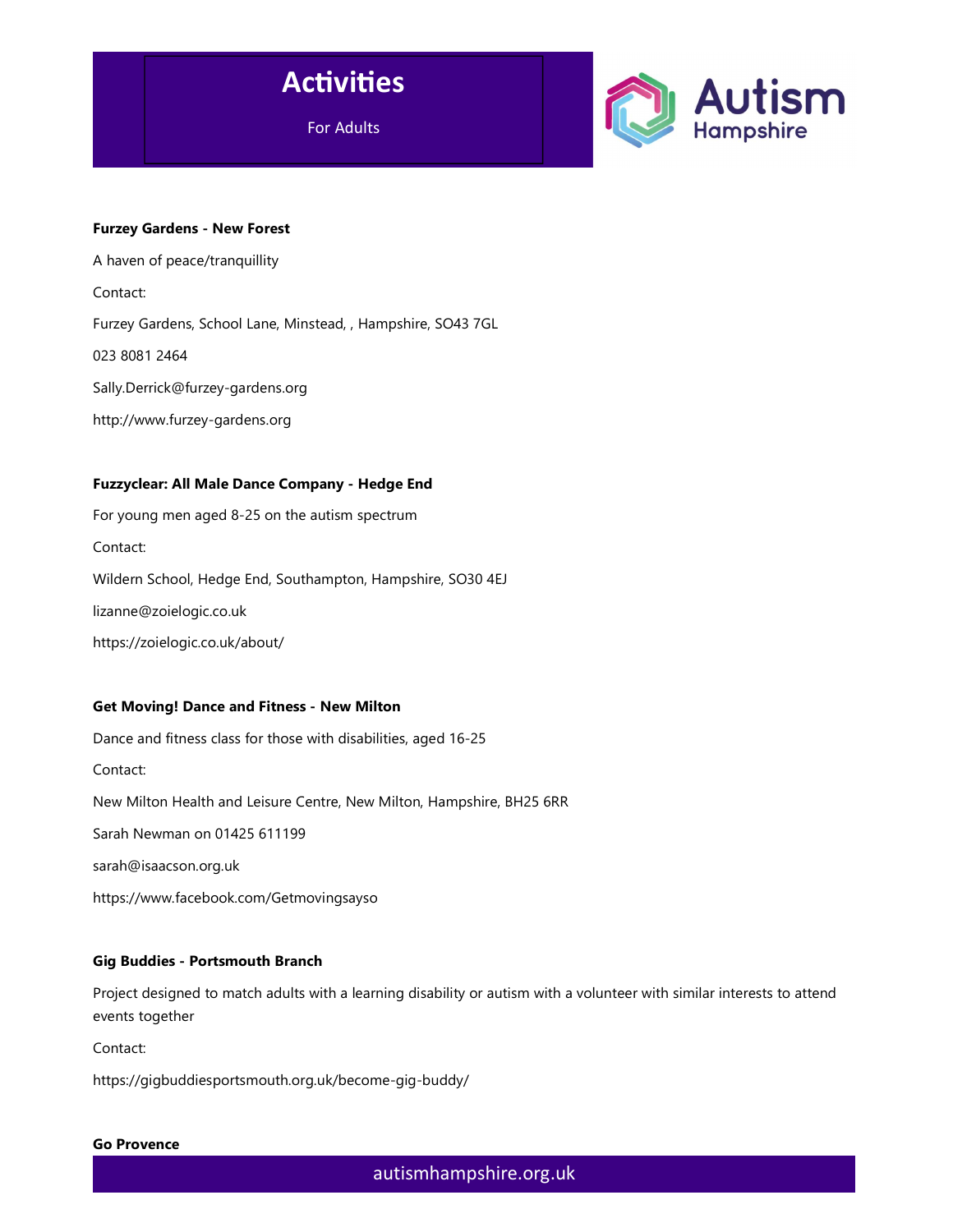



Supported holidays in the sun Contact: ian@goprovence.co.uk http://www.goprovence.co.uk/

# God Unlimited Outdoor Therapy Centre (GUL)

Caters for people with mental and physical disabilities of all ages, faiths and backgrounds Contact: God Unlimited Outdoor Therapy, Shrewton, Wiltshire, SP3 4DU 01980 621 712 office@god-unlimited.org.uk http://www.god-unlimited.org/about.html

# Hampshire County Council Local Offer

Online directory of all services available to children and young people with special educational needs and/or disabilities

Contact:

0300 303 8603

https://fish.hants.gov.uk/kb5/hampshire/directory/localoffer.page

# Hampshire Riding Therapy Centre - Eastleigh

Riding for ages 4+, providing confidence, coordination and fun Contact: Hampshire Riding Therapy Centre, Morelands Copse Farm, , Eastleigh, , Hampshire, , SO50 7HH 01962 777714 hrtc@btinternet.com

https://hrtconline.wordpress.com/

### Harbour Lights Picturehouse, Southampton

Relaxed cinema screenings for those on the autistic spectrum and their families, friends and carers.

Contact: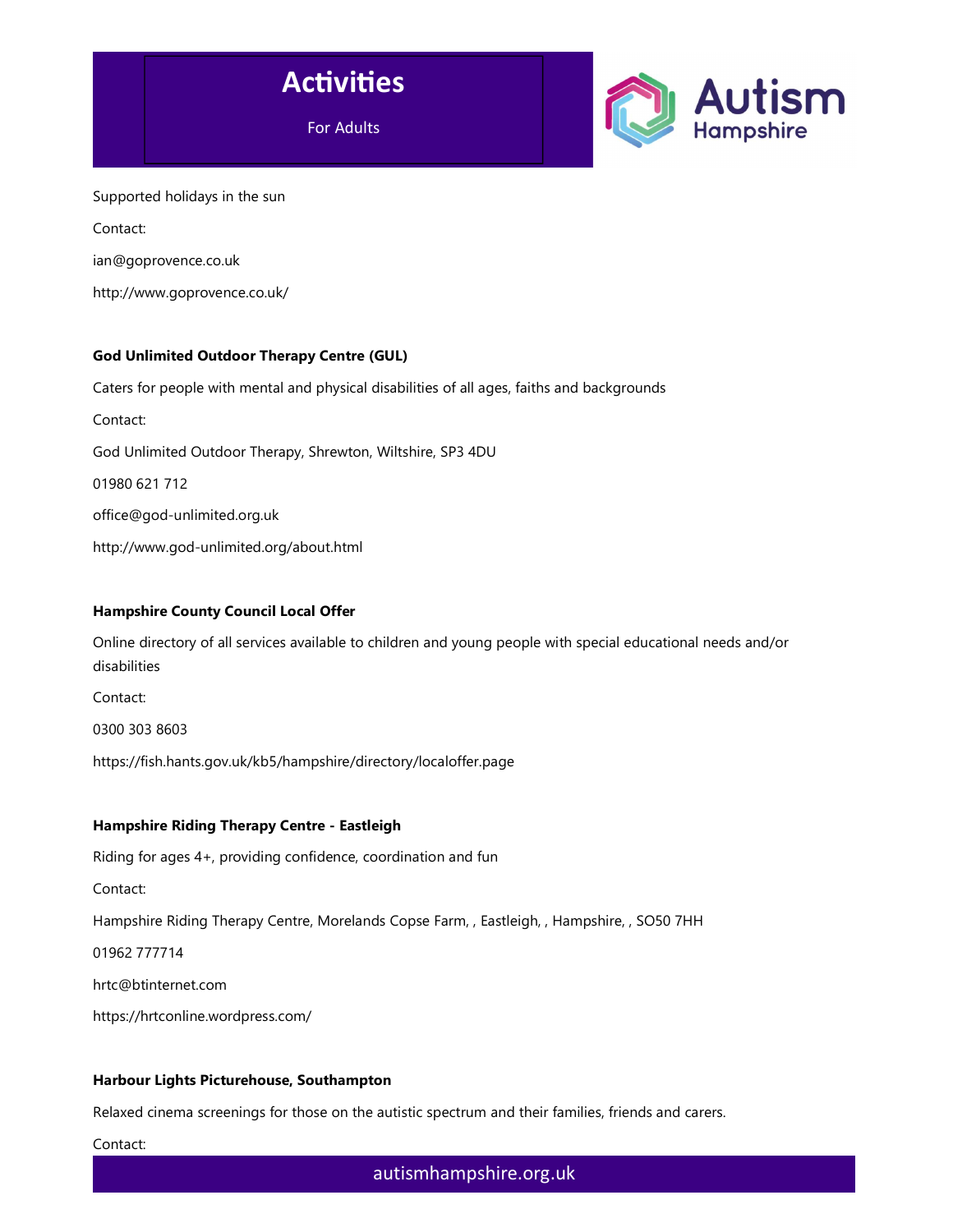



Harbour Lights Picturehouse , Southampton, Hampshire, SO14 3TL Box office: 0871 902 5747 (calls cost 13p per minute plus your telephone company's access charge) enquiries@picturehouses.co.uk https://www.picturehouses.com/cinema/Harbour\_Lights

### Holiday Pirates

Autism Friendly Holidays

Contact:

http://www.holidaypirates.com/holidaypackages/autism-friendly-holidays-our-guide

### Horizon Leisure Centre, Havant, Waterlooville

Organised activity sessions for people with additional needs Contact: Waterlooville Leisure Centre: 023 9247 6026; Havant Leisure Centre: 023 9224 5900 info@horizonlc.com

http://www.horizonlc.com/activities/disability-sports/

### Independent Arts - Therapeutic Arts in the Community, Isle of Wight

Using arts to improve health, well-being and quality of life for older people Contact: Furrlongs, Newport, Isle of Wight, PO30 2AX 01983822437 info@independentarts.org.uk http://www.independentarts.org.uk

#### James's Place - Andover

Opportunities to achieve - Day respite for young people and adults aged 16+ Contact: James's Place, Penton Lodge, Andover, Hampshire, SP11 0RD 01264772400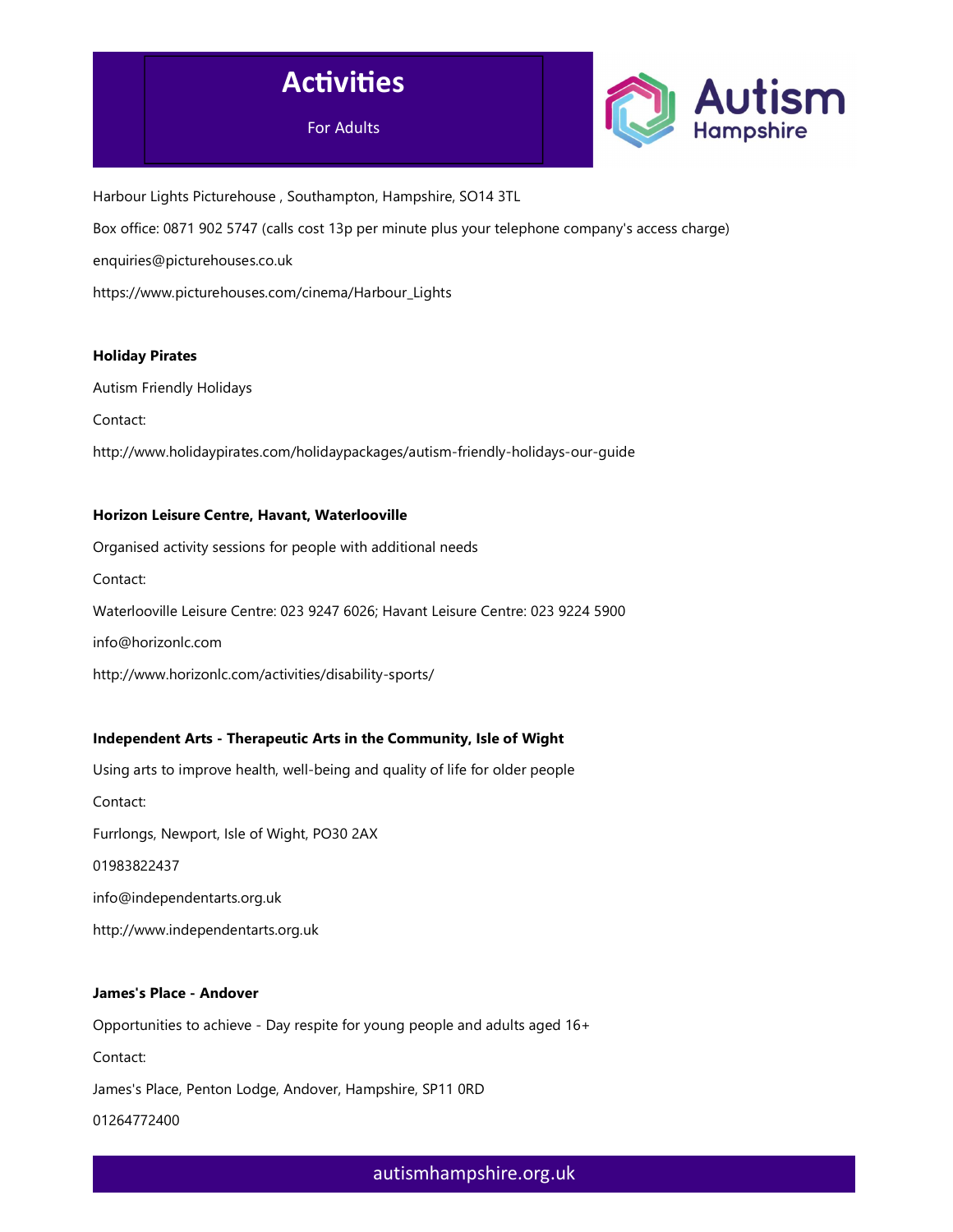



info@james-place.co.uk or guy@james-place.co.uk http://www.james-place.co.uk/

# John's Club - Isle of Wight

Supporting people with disabilities in the community Contact: John's Club, Shanklin, Isle of Wight, PO37 6JJ 07702 340 193 / 01983865865 john@johnsclubiow.org.uk https://www.johnsclubisleofwight.com/

# JollyDays

Supported holidays Contact: JollyDays Supported Holidays Ltd, P.O. Box 10948, Ingatestone, , Essex, , CM4 0XB 01277 35 55 65 enquiries@jollydaysholidays.co.uk http://www.jollydaysholidays.co.uk/

# Key Changes Music Engagement and Recovery Services - Winchester

For children and adults who have social, behavioural, personal, developmental, learning and emotional issues

Contact:

Winnall Community Centre, Winchester, Hampshire, SO23 0NY

+44 (0)20 7549 8172

https://www.keychanges.org/

# Listening Books

Audiobook library service for adults and children who find it difficult to read or hold a book due to an illness, disability, learning or mental health difficulty

Contact:

0207 407 9417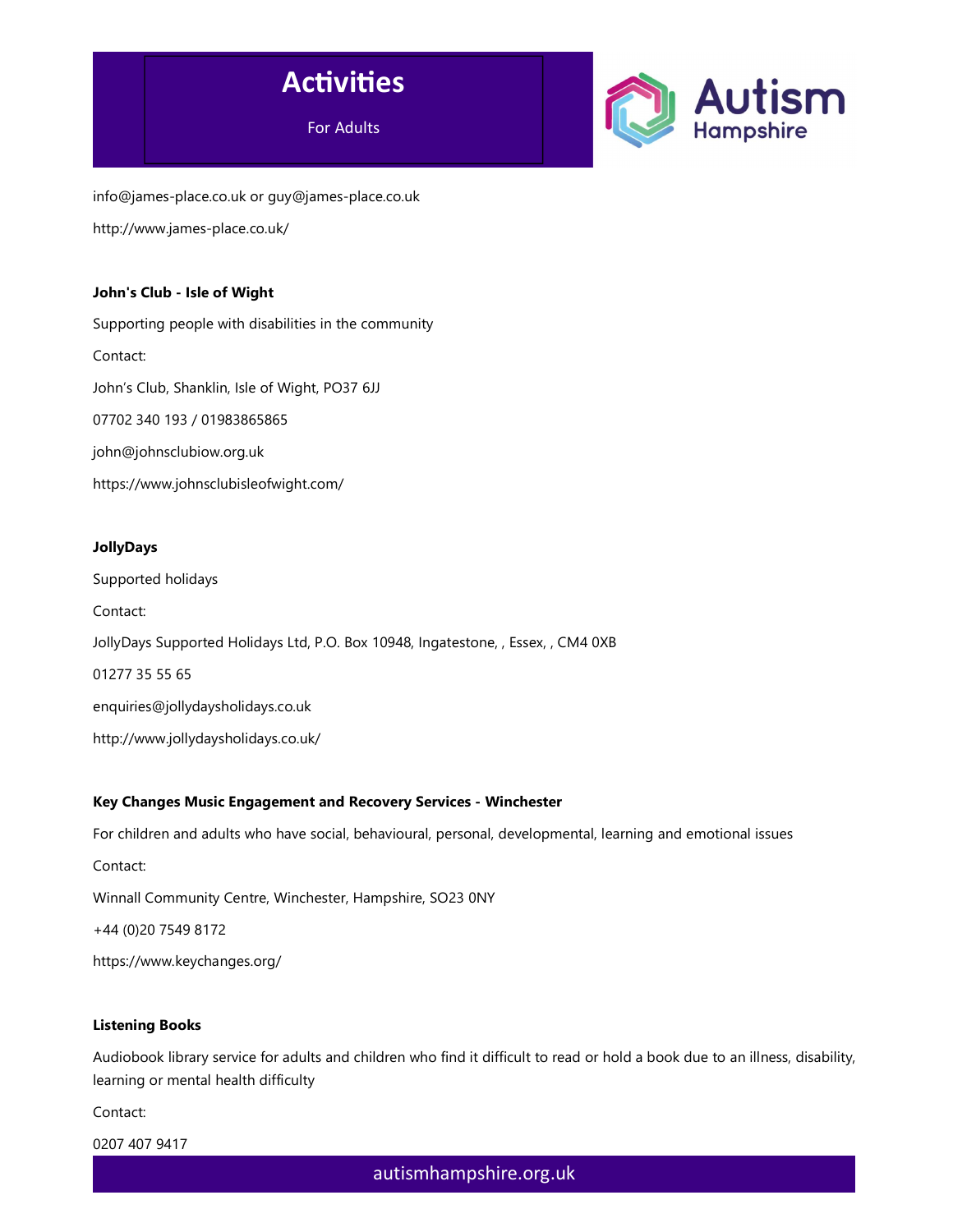

For Adults



info@listening-books.org.uk

http://www.listening-books.org.uk/

### Living with Harmony, Music Therapy - Winchester

For children and adults including individual and group music therapy Contact: Living with Harmony., South Wonston, Winchester, SO21 3HE 07768 553058 info@livingwithharmony.net https://www.livingwithharmony.net/

# Making Space - Havant

Creative experiences for people of all ages and abilities in Hampshire Contact: 2 Bishopstoke Road, Havant, Hampshire, PO9 5BN 023 9247 2491 admin@makingspace.org https://makingspace.org/about-us/

### Mayflower Theatre Southampton

First-class entertainment that can be enjoyed by the widest audience possible Contact: Mayflower Theatre, Southampton, Hampshire, SO15 1GE Box Office: 02380 711811 Reception: 02380 711800 customerrelations@mayflower.org.uk https://www.mayflower.org.uk/your-visit/accessibility/

### Mencap Southampton

Working for children, young people and adults with learning disabilities

Contact: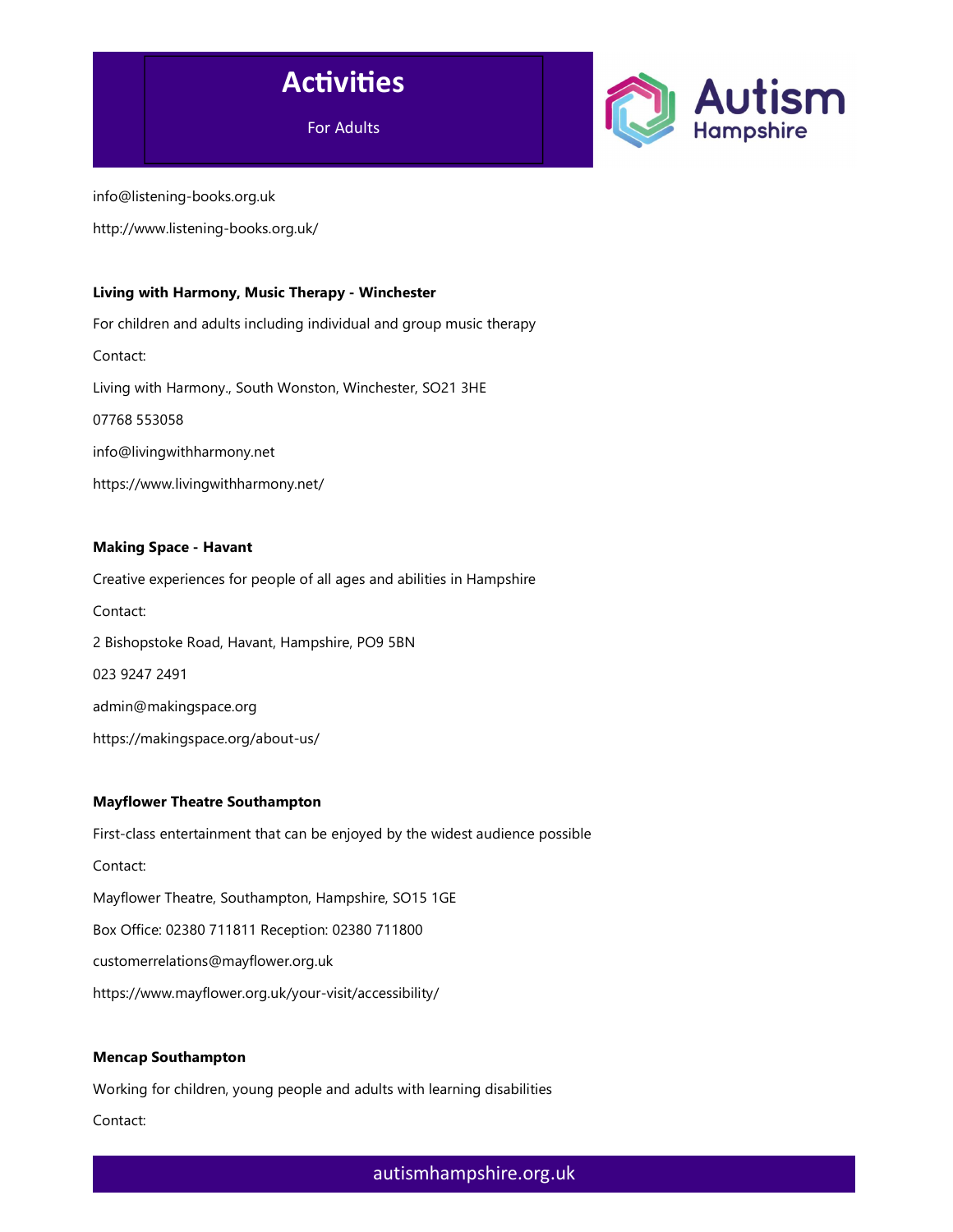



Southampton Mencap, , Southampton, Hampshire, SO17 2NF 023 8058 4088 admin@southamptonmencap.co.uk http://www.southamptonmencap.org/what-we-do/

# Minstead Training Trust: Day Opportunities

Work-based skills, life skills, and health and well-being based at Minstead Lodge Contact: Minstead Training Trust, , Minstead , Hampshire, SO43 7FT 02380 812 002 info@MinsteadTT.org http://www.minsteadtt.org/

# Mixed Ability Rugby - Chobham Rugby Club, Surrey

For children and adults aged 13+ with autism, learning difficulties and/or physical disabilities Contact: Fowlers Wells, Chobham, Surrey, GU24 8LD 07808 630053 mike.oregan@waitrose.com https://chobhamrugby.co.uk/teams/mixed-ability-rugby/

# My Pottery - Southampton

Workshops for people with learning difficulties Contact: Unit 8 on the 1st floor next to Shakeaway,, Southampton, Hampshire, , SO14 7SJ 07830298809 jerzymazur1@hotmail.com

http://www.my-pottery.co.uk/workshops

# National Autistic Society (NAS) South Hampshire Branch Social Groups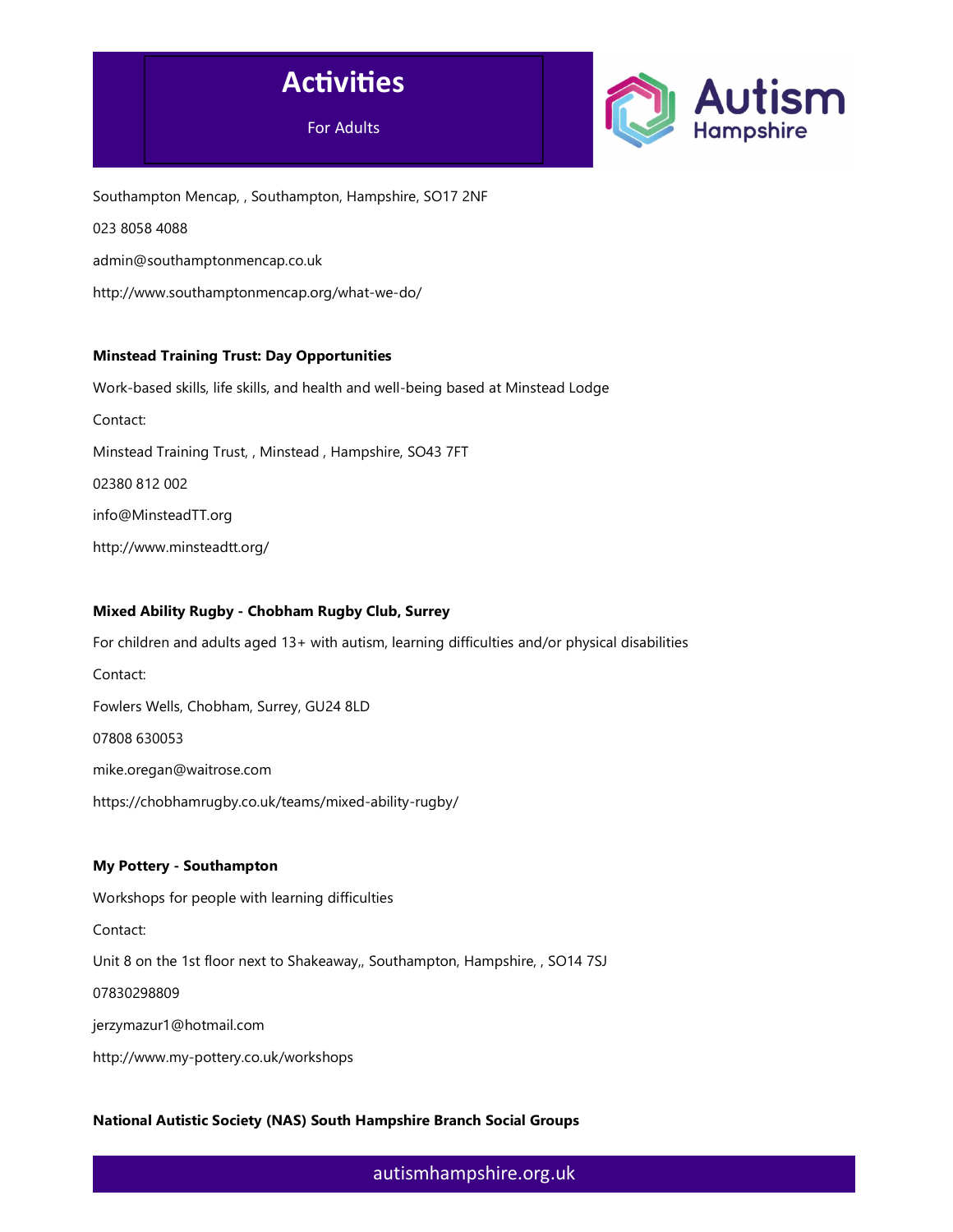



Social groups for children and adults with Asperger's or autism Contact: St Patrick's Church Hall, Woolston, Hampshire, SO19 9BD 023 8043 2612 or 07532 282301 southampton@shantsnas.org.uk http://www.shantsnas.org.uk/Home/Sholing

### New Horizons Equine Assisted Learning Centre - Lyndhurst

For children and adults with various needs, including autism and learning difficulties Contact: New Horizons EAL, Lyndhurst, Hampshire, SO43 7DE 07815 438613 enquiries@new-horizons-eal.co.uk https://www.new-horizons-eal.co.uk/

### ODEON, Cineworld, Vue and Showcase cinemas

Dimensions Autism-Friendly Cinema Screenings Contact: 0300 303 9062 https://www.dimensions-uk.org/families/autism-friendly-environments/autism-friendly-screenings/

### Oxygen Freejumping - Southampton

Peaceful Play - autism-friendly trampoline sessions Contact: Oxygen Freejumping, Southampton, Hampshire, SO19 6NE 020 3846 1386 http://www.oxygenfreejumping.co.uk

# Pavilion on the Park - Eastleigh

Disability focused projects and activities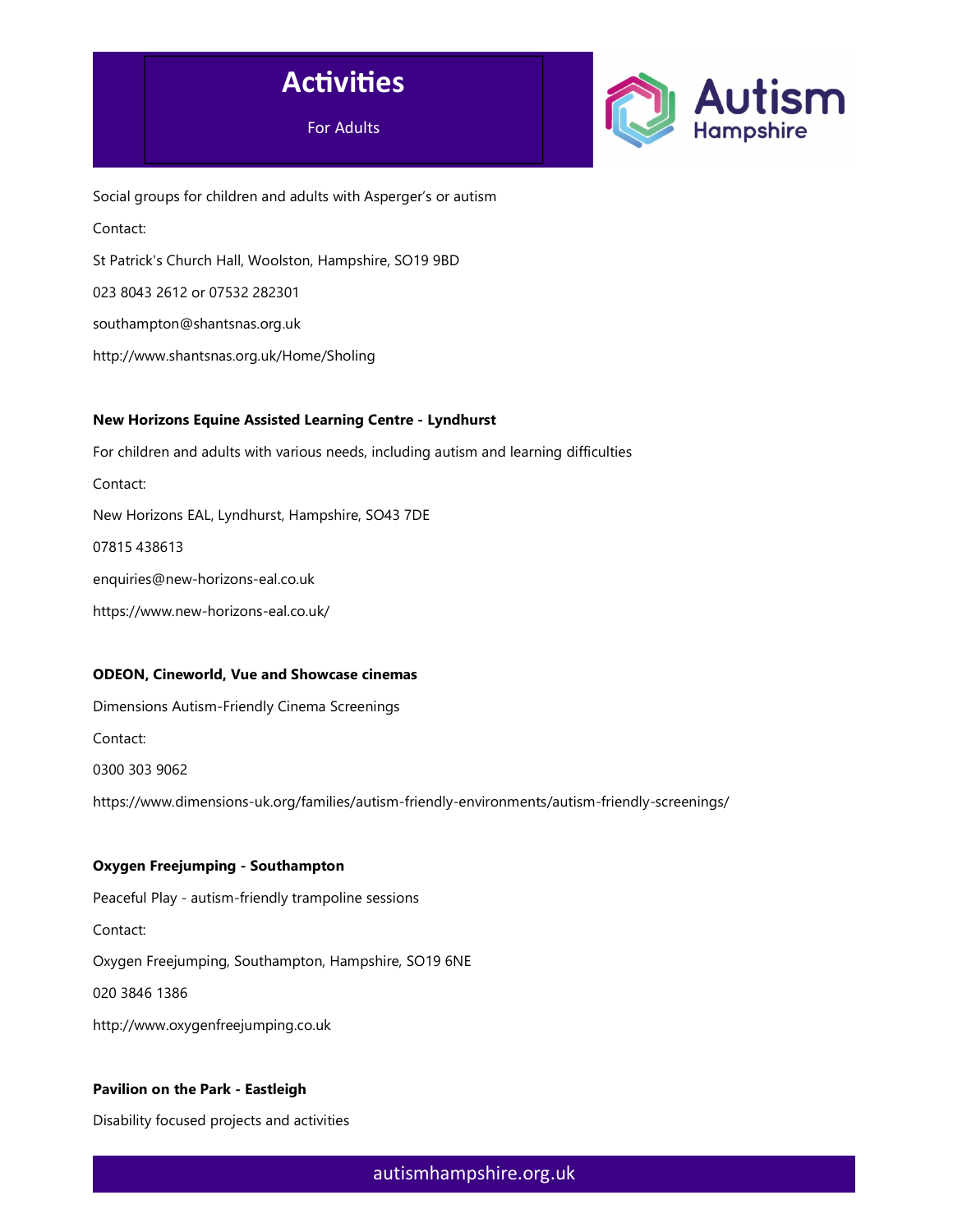



Contact: Pavilion on the Park , Eastleigh, Hampshire, SO50 9LH 02380 612710 info@paviliononthepark.org http://www.paviliononthepark.org/

### PED ALL: New Forest Inclusive Cycling

Guided rides and adapted bikes for people with a disability or learning difficulty Contact: New Forest National Park Authority, Lymington, Hampshire, SO41 9ZG 01590 646 640 info@pedall.org.uk http://www.pedall.org.uk

### Pompey in the Community

A range of fun and structured sports sessions for people with disabilities Contact: Pompey ITC, Portsmouth, Hampshire, PO4 8TB 023 9272 8899 info@pompeyitc.org.uk http://www.pompeyitc.co.uk/disability/

# Pony TLC, Therapy, Learning and Confidence - Basingstoke

For children and young adults with special educational and emotional needs Contact: Pony TCL, Pyotts Hill, Basingstoke, Hampshire, RG24 8AR 07877 920975 Info@PonyTLC.com https://www.ponytlc.com/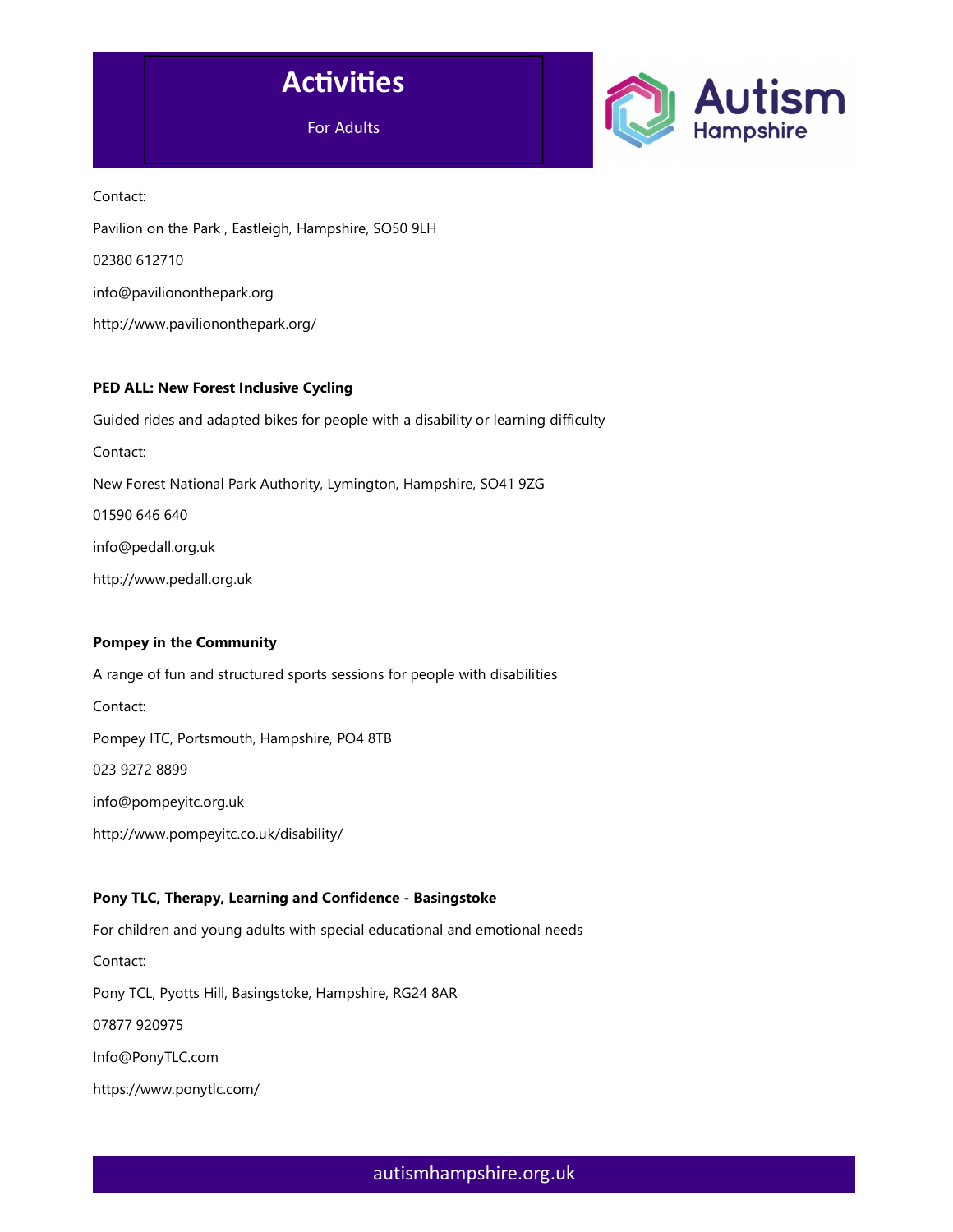



### Portsmouth Local Offer

Information for those with special education needs or disabilities (ages 0-25) and their families

Contact:

http://www.portsmouthlocaloffer.org/

# Psychagogia Sensory Integration Holidays

Quality, bespoke, inspirational holidays for people on the autism spectrum, their families and friends

Contact:

Suite T0332 , Darlington, Co Durham, DL1 5SF

Tel.: 01522857284 | Mob.: 07513488332

info@psychagogia.co.uk

http://www.psychagogia.co.uk

# QE2 Activity Centre Southampton

Providing outdoor activities for people of all ages with learning/physical disabilities

Contact: River Hamble Country Park, Hedge End, Hampshire, SO31 1BH

02380 404844

qe2centre@aol.com

http://www.qe2activitycentre.co.uk/

### Relaxed Performances at Local Theatres and Cinemas

A more relaxed performance environment for those with sensory and communication difficulties, or a learning disability

### Safehands Holidays - Blackpool, Wales

Accessible short breaks for disabled people, their families, friends and carers

Contact:

Safehands Holidays, , ,

0333 999 8888

sales@safehandsholidays.co.uk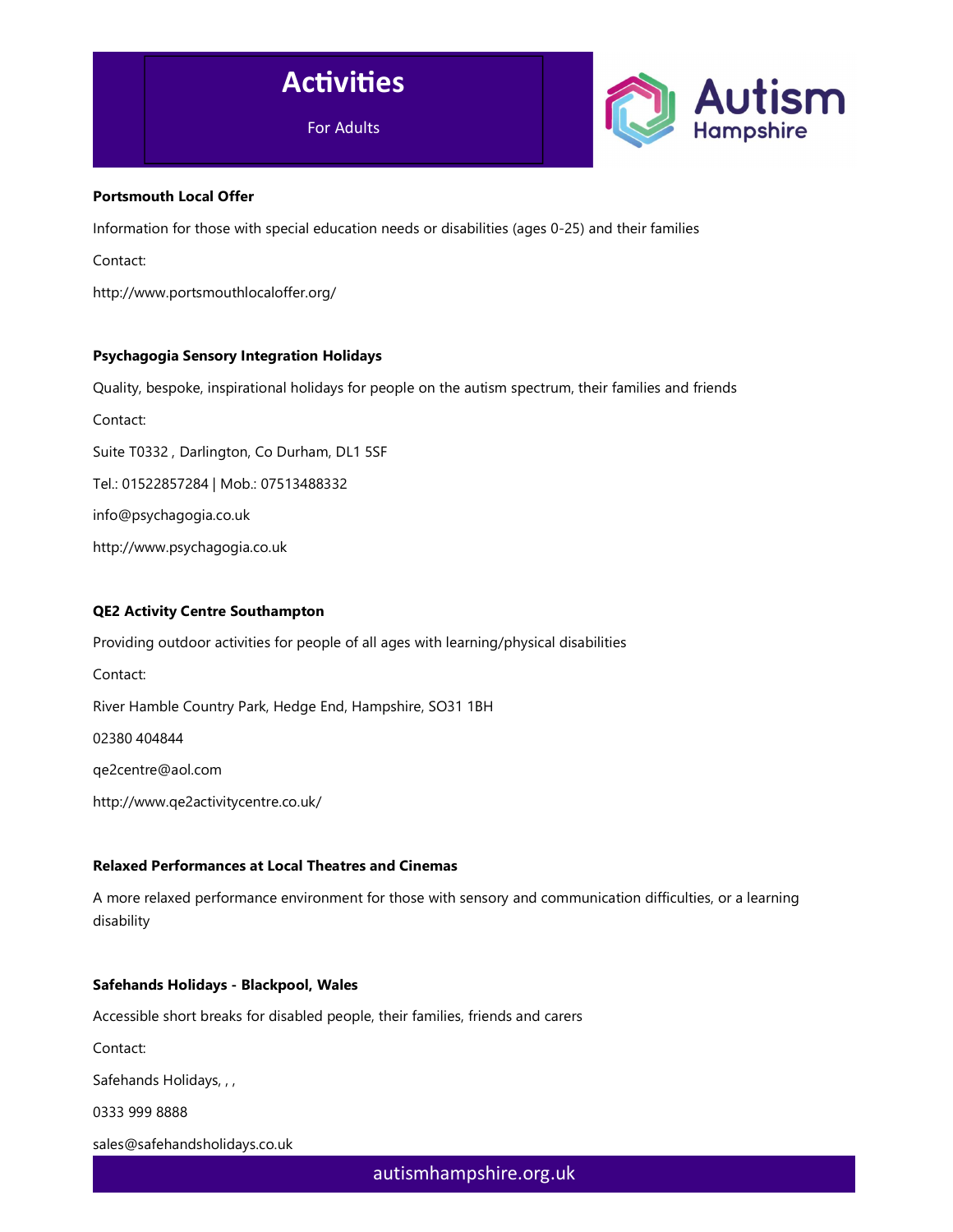



http://safehandsholidays.co.uk

### Sailing Therapy - Hayling Island

A sensory activity aimed at the learning disabled Contact: Northney Marina, Hayling Island, Hampshire, PO11 0NH 07773 849747 info@sailingtherapy.org.uk http://www.sailingtherapy.org.uk/

### SaintsAbility Football, based in Southampton

Football for people of all ages with physical and cognitive impairment Contact: St Mary's Stadium, Southampton, Hampshire, SO14 5FP 0845 6889370 https://saintsfoundation.co.uk/charitable-projects/saints4all/saintsability/

# Scarf (Supporting Special Children and their Relatives and Friends) – New Forest

Parent-led charity Contact: 07874 221249 scarfnewforest@gmail.com http://www.scarfnewforest.org

### Sensory Sundays at the Swan Centre, Eastleigh and The Marlands, Southampton

To help people with sensory issues on a shopping trip

Contact:

https://www.swanshopping.com/Article.aspx?ArticleID=587; https://www.marlandsshoppingcentre.co.uk/Sensory%20Sundays?AspxAutoDetectCookieSupport=1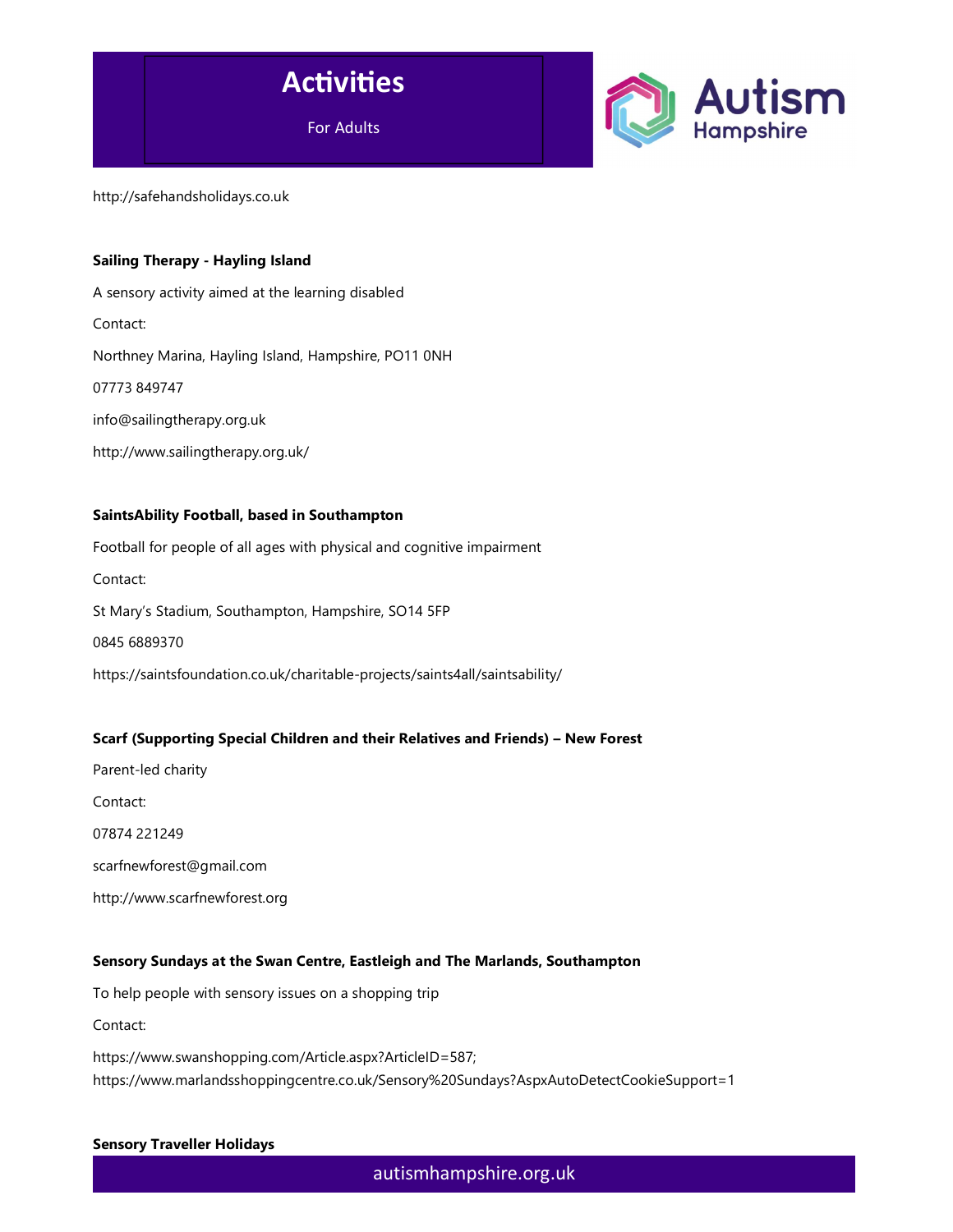



Specialising in holidays for people with access needs, including autism Contact: S18 Enterprise Building, Rope Walk, Lincoln, Lincolnshire, LN6 7DQ 01522857284 info@sensorytraveller.co.uk http://www.sensorytraveller.co.uk

### Sing For Fun - Lee-On-The-Solent

Sing for fun music group for adults with autism and other disabilities Contact: St Johns Catholic Church, Lee-On-The-Solent, Hampshire , PO13 9AS 07811140188 phil6131@sky.com https://www.facebook.com/Sing-for-fun-345930755562750/

# Solent Youth Action (SYA) - Eastleigh, Southampton, Havant

Empowering young people to develop as individuals Contact: Unit 1, 32 Leigh Road , Eastleigh , Hampshire, SO50 9DT (023) 8065 0514 info@solentyouthaction.org.uk http://www.solentyouthaction.org.uk

# Songbeat - Dorset

Music for well-being Contact: Coda Music Centre, Christchurch, Dorset, BH23 5QL 01425 276 161 contact@coda.org.uk http://coda.org.uk/our-classes-groups/music-for-health-wellbeing/music-for-wellbeing/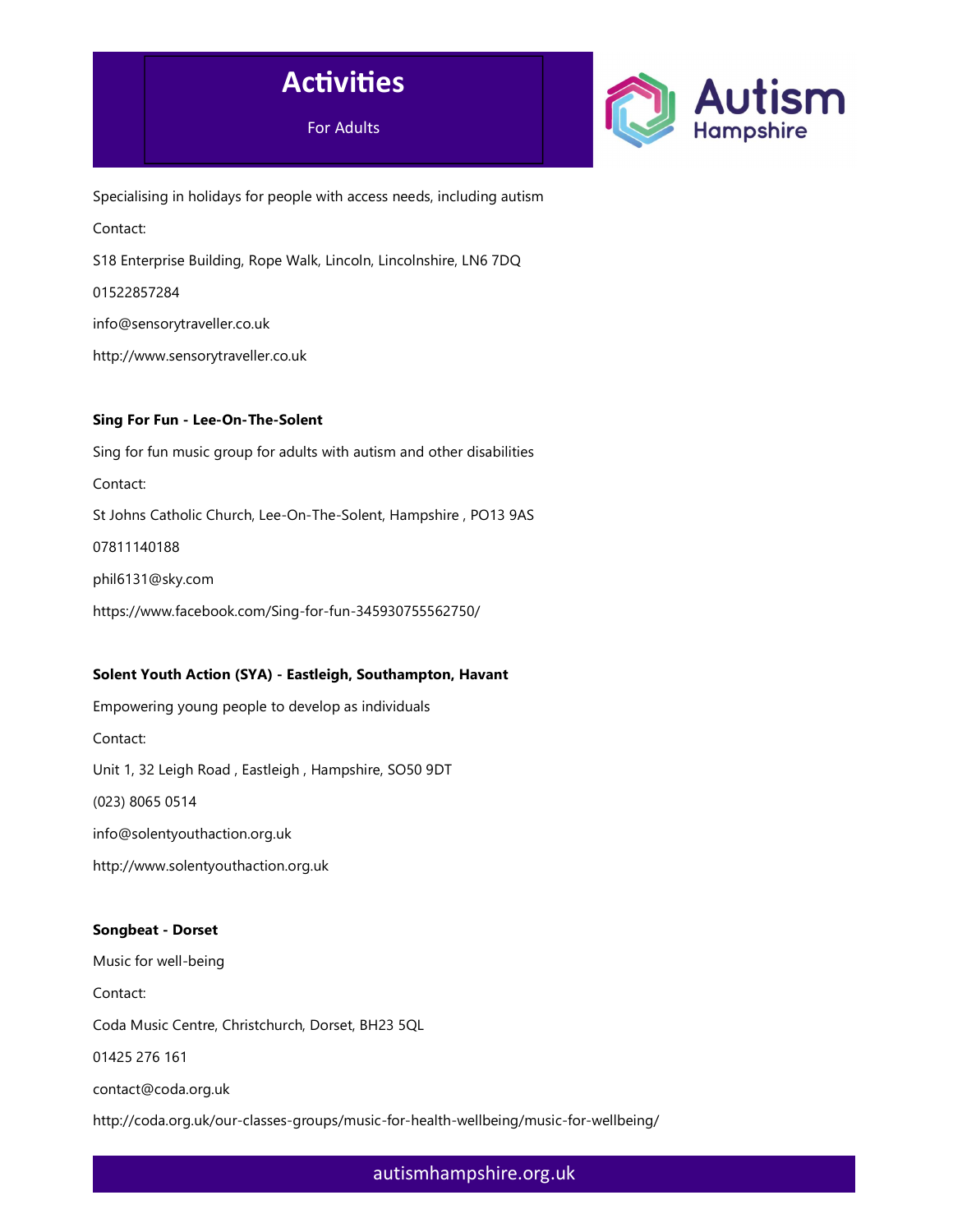



#### Southampton OTARS: Dance Sessions

Dance exercise sessions for people with learning disabilities Contact: Southampton OTARS, Freemantle and Shirley Community Centre, , Southampton. , Hampshire, SO15 3HE Nicki Berry: 023 8083 4751 http://www.freemantlecommunitycentre.co.uk/otars.html

### Southampton Water Activities Centre (SWAC)

Learn to sail for adults and children 8+ Contact: 02380 915753 info@swac.co.uk http://www.swac.co.uk

# Special Olympics - South East Hampshire

Providing opportunities in sport and training for people with intellectual disabilities

Contact:

07926 830054

sosehants@gmail.com

https://specialolympicsseh.org/

### Special Yoga - Milford on Sea

Yoga workshops suitable for people with autism

Contact:

Halnaker House, Milton on Sea, Hampshire, SO41 0RP

0789 458 8002

info@novamilesk.com

https://novamilesko.com/special-yoga-for-special-people/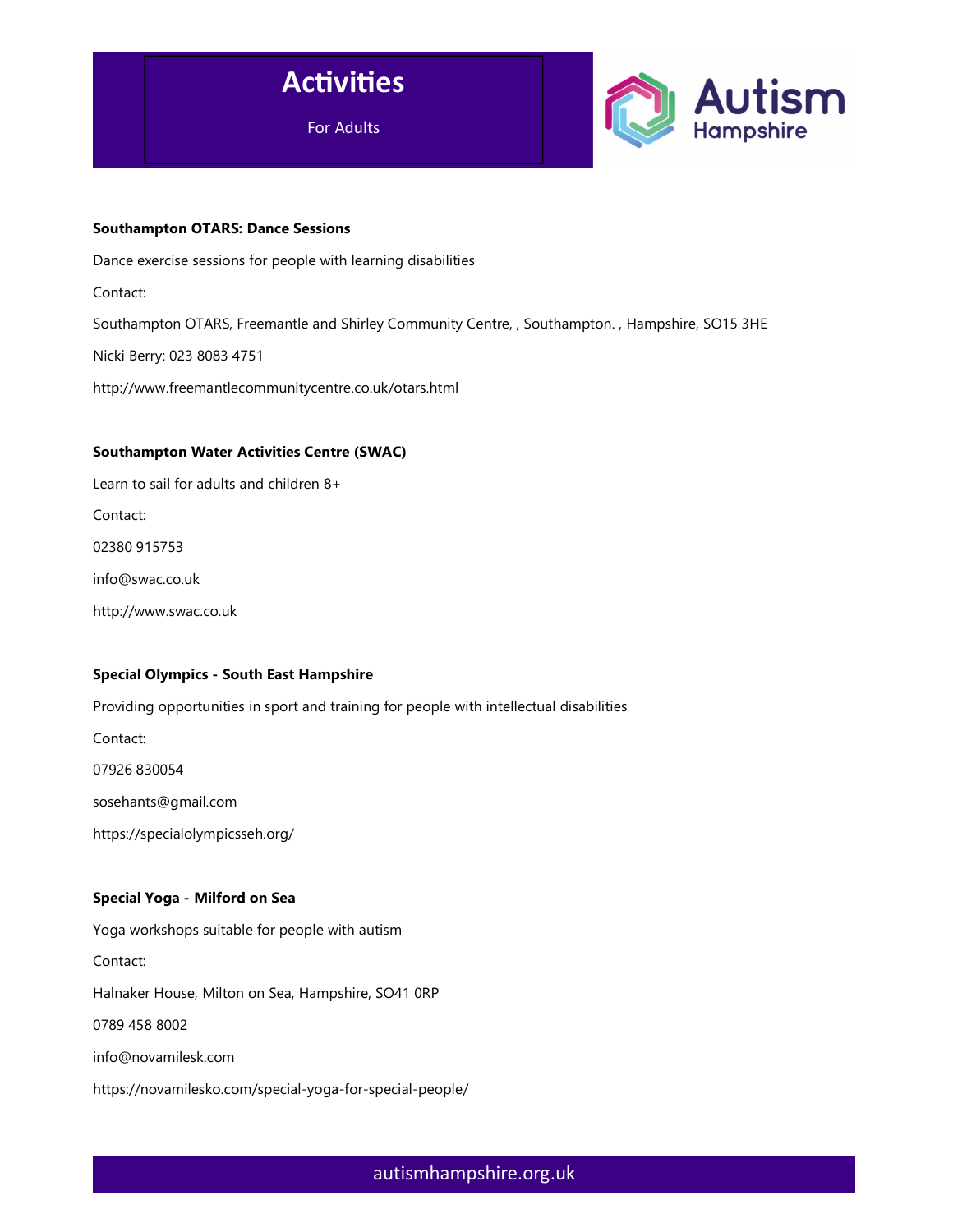



### Spectrum Breaks - Shanklin, Isle of Wight

A holiday for families of people of any age on the autism spectrum, where autism is understood and catered for

Contact:

Hartlands, Shanklin, Isle of Wight, PO37 6LT

01983 864885

support@spectrumbreaks.co.uk

http://www.spectrumbreaks.co.uk/index.html

### The Cinema Exhibitors' Association (CEA) Card

Complementary ticket for disabled person's parents or carer Contact: The Card Network, Network House, Sandycroft , Flintshire, CH5 2QS 01244 526 016 info@ceacard.co.uk

http://www.ceacard.co.uk/

# The Fortune Centre of Riding Therapy - Bransgore

Where people learn through horses Contact: Avon Tyrrell, Bransgore, Hampshire, BH23 8EE 01425 673297 enquiries@fcrt.ac.uk http://www.fortunecentre.org/home/

# The Friday Night Project - Hedge End

Youth project for young people (11-21) with ASDs, (Autism Spectrum Disorder) LDs, (Learning Disabilities) and/or mild to moderate physical difficulties

Contact:

The Community Hub, Southampton, Hampshire, SO30 4EJ

01489 789638/ 07534563424

Donna.brewer@hedgeend-tc.gov.uk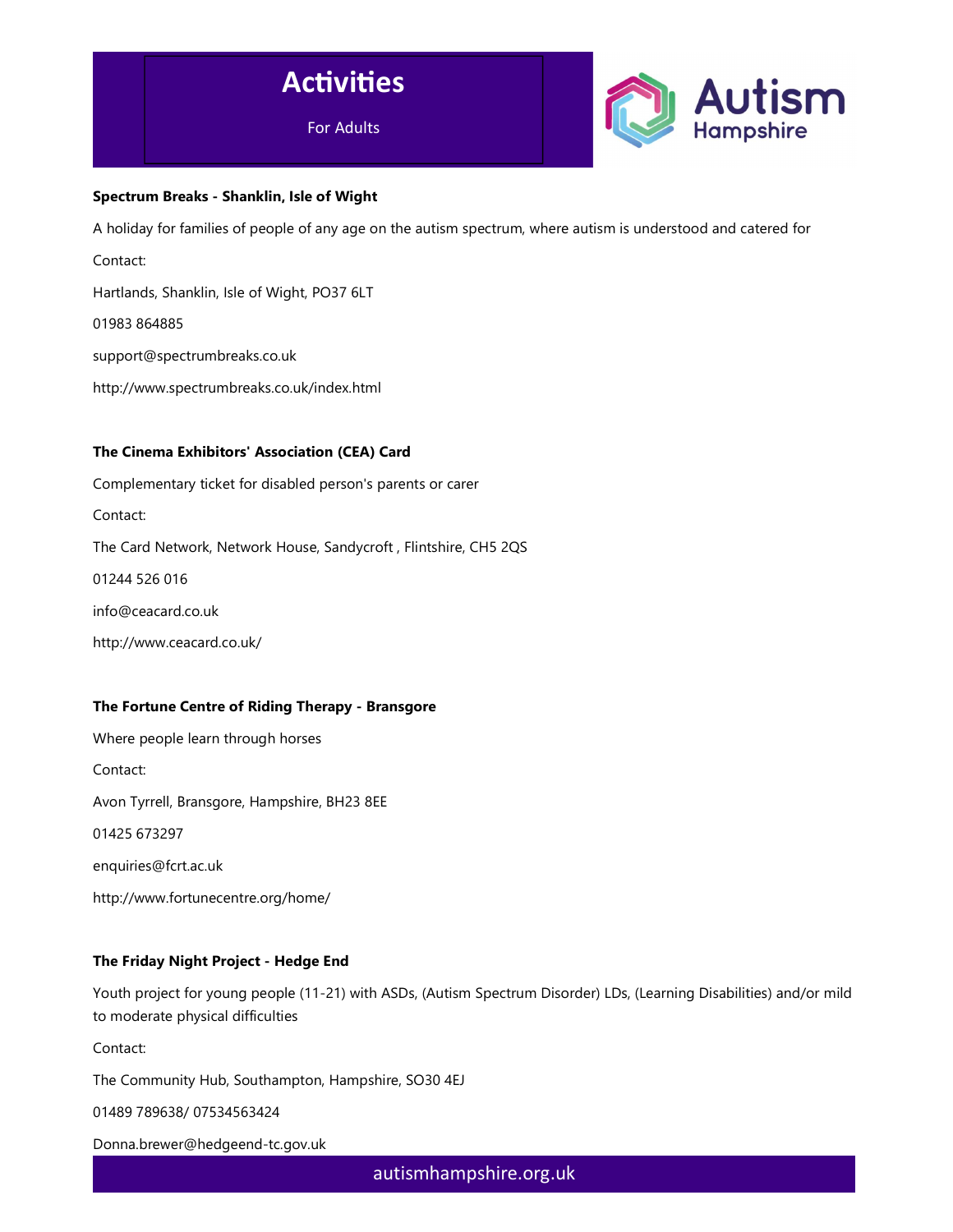

https://fish.hants.gov.uk/kb5/hampshire/directory/service.page?id=zbwwBoA4in0

### The New Royal Theatre Portsmouth

Relaxed Performances and Disability Information Contact: New Theatre Royal, Portsmouth, Hampshire, PO1 2DD +44(0) 23 9264 9000 info@newtheatreroyal.com https://www.newtheatreroyal.com/visiting/access/

### The Phoenix Project IOW - Ryde

Services for adults with learning disabilities and autism Contact: The Phoenix Centre, Ryde, Isle of Wight , PO33 3HS 01983 810172 enquiries@phoenixprojectiow.org http://phoenixprojectiow.org/

### The Point, Eastleigh: Dance Classes

For people with disabilities Contact: The Point, Eastleigh, Hampshire, SO50 9DE 02380 647 090 thepoint@eastleigh.gov.uk https://www.thepointeastleigh.co.uk/participate/dance-and-wellbeing-classes/access/

### The Quivers Archery Club - Denmead

For disabled people in the Waterlooville area Contact: Ashling Gardens, Denmead, Hampshire, PO7 6PR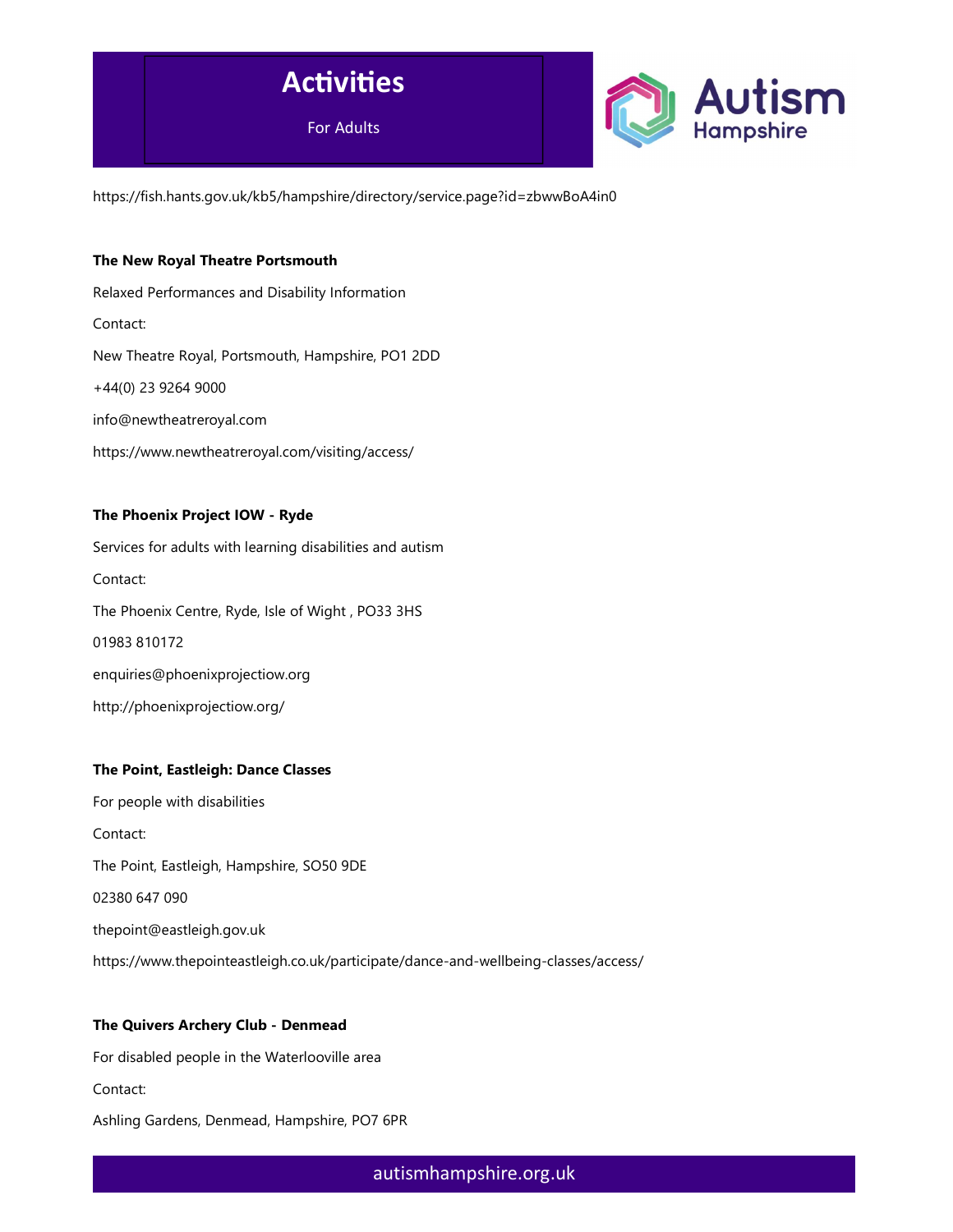

https://haa.org.uk/clubs/all-clubs/34:the-quivers

### The Royal Air Force Museum - London

Autism Access Award Contact: Royal Air Force Museum , London , , NW9 5LL 020 7566 7800 info@museumsassociation.org http://www.museumsassociation.org/museums-journal/news/21072014-raf-museum-autism-award

### Wight BlueSkyArts

Community interest company Contact: The Old School, Wottoon, Isle of Wight, PO33 4HX 07794 307647 info@blueskyarts.co.uk http://blueskyarts.co.uk/

# Winchester Science Centre and Planetarium

Interactive, science and technology centre with planetarium Contact: Telegraph Way, Winchester, Hampshire, SO21 1HZ 01962 863791 info@winchestersciencecentre.org http://www.winchestersciencecentre.org/

### Windward Day Services - Southampton

For adults with a learning disability

Contact:

Unit 8 Netley Marsh Workshops Ringwood Road, Southampton, Hampshire, SO40 7GY